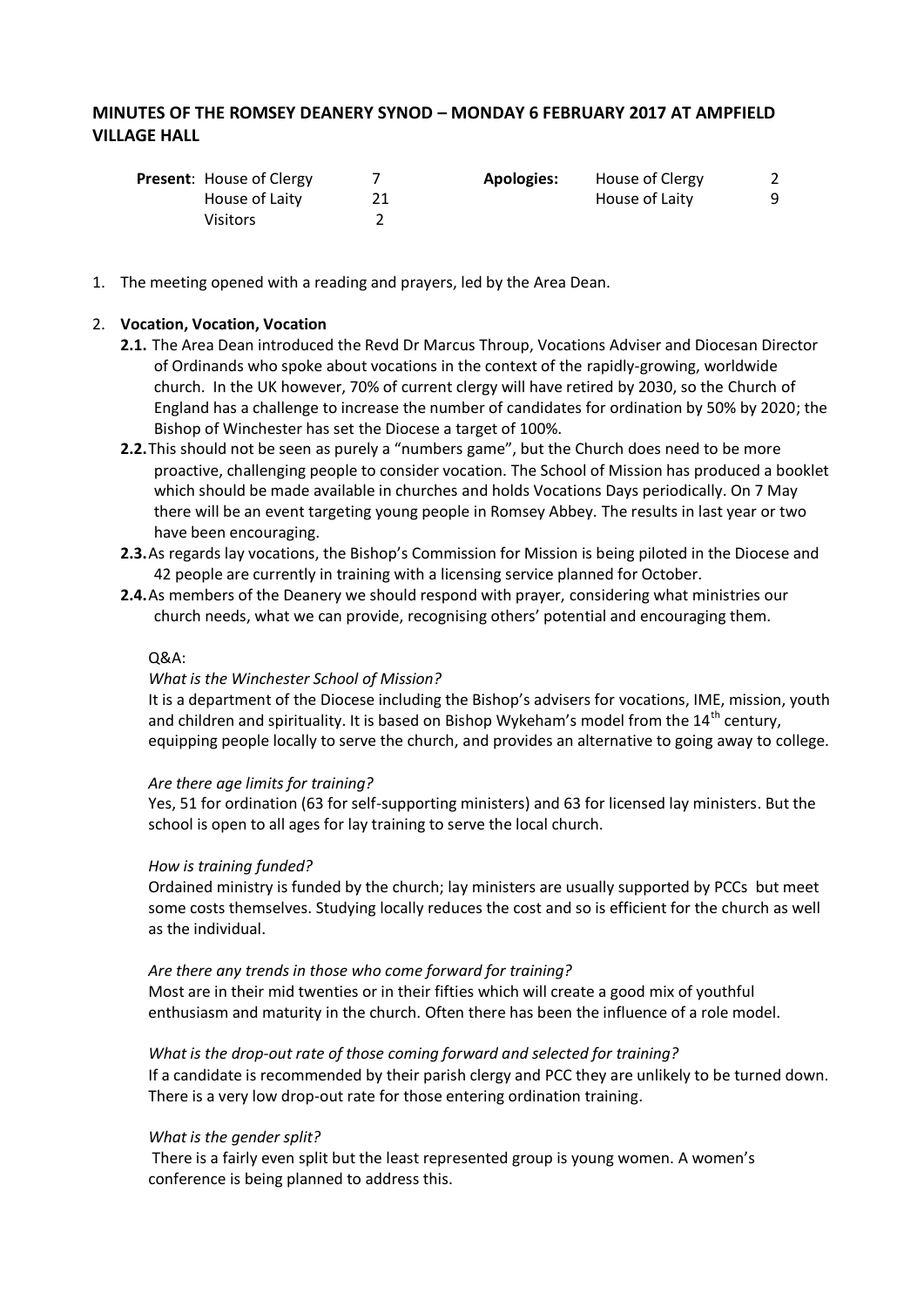#### *What support is offered to those not selected?*

They are taken through the report from the selection board – which may recommend things to work on before reapplying. Anyone not selected is encouraged to make use of the Diocesan counselling service.

*Does the Winchester Pathway focus on a particular church tradition?* Although the lecturers etc are generally from the evangelical wing, the training is open to all and does not "push" any particular tradition. Broad experience is needed.

# *Is it open to those from other Dioceses?*

Yes, in principle. And candidates from Winchester Diocese may train in other Dioceses.

#### **3. The minutes of previous meeting of Deanery Synod (12 October 2016)** were agreed and signed.

4. **Matters arising** :

Para 5.1: The question was asked what experience there was in the Deanery of churches attending wedding fairs. The Area Dean confirmed that Romsey Abbey has attended several and found them very rewarding.

#### 5. **Committee Reports**

#### **5.1.**General Synod

5.1.1.There has been no General Synod since October, but Jay Greene and the Revd James Pitkin would be attending the forthcoming Synod which would discuss the outcome of "Shared Conversations" (see minutes of October meeting). Jay said she would be stand with the liberal wing on this issue, but would welcome views from Synod members which she would be happy to pass on to other Winchester representatives to make sure they were heard. The report is on the Church of England Website [https://www.churchofengland.org/media/3863472/gs-2055-marriage-and-same-sex-](https://www.churchofengland.org/media/3863472/gs-2055-marriage-and-same-sex-relationships-after-the-shared-conversations-report-from-the-house-of-bishops.pdf)

[relationships-after-the-shared-conversations-report-from-the-house-of-bishops.pdf](https://www.churchofengland.org/media/3863472/gs-2055-marriage-and-same-sex-relationships-after-the-shared-conversations-report-from-the-house-of-bishops.pdf)

5.1.2. Another report for discussion was "Setting God's People Free" on the role of laity in the Church[. https://www.churchofengland.org/media/3858033/gs-2056-setting-gods-people](https://www.churchofengland.org/media/3858033/gs-2056-setting-gods-people-free.pdf)[free.pdf.](https://www.churchofengland.org/media/3858033/gs-2056-setting-gods-people-free.pdf) Any views should be passed to Jay or James.

# **5.2.**Diocesan Synod

5.2.1.Sarah Boothman's report from the Diocesan Conference in October had been circulated. There had been no further meeting.

# **5.3.**Overseas Mission Committee

5.3.1.The Revd Andrew Ashdown (Chair) and Jane Horne (Treasurer) were on a visit to Uganda and Burundi and would give a presentation at Poppies on Wednesday 5 July at 7.30pm.

# **5.4.** Vision and Strategy Group

- 5.4.1.At its last meeting, the Group reviewed the pre-Advent Course and Shoebox Service (see report on Deanery Website). It is also monitoring progress with dMAP and pMAPs/bMAPs and will support implementation if needed (e.g. training). Funding is available from the Mission Fund – requests to the Area Dean.
- 5.4.2.Planning was underway for Bishop Jonathan's Emmaus Visit (23, 24 and 26 March).
- 5.4.3.The Revd David Potterton and the Revd Jane Thompson would lead the Deanery's preparation for **"Thy Kingdom Come"**, from Ascension Day to Pentecost 2017.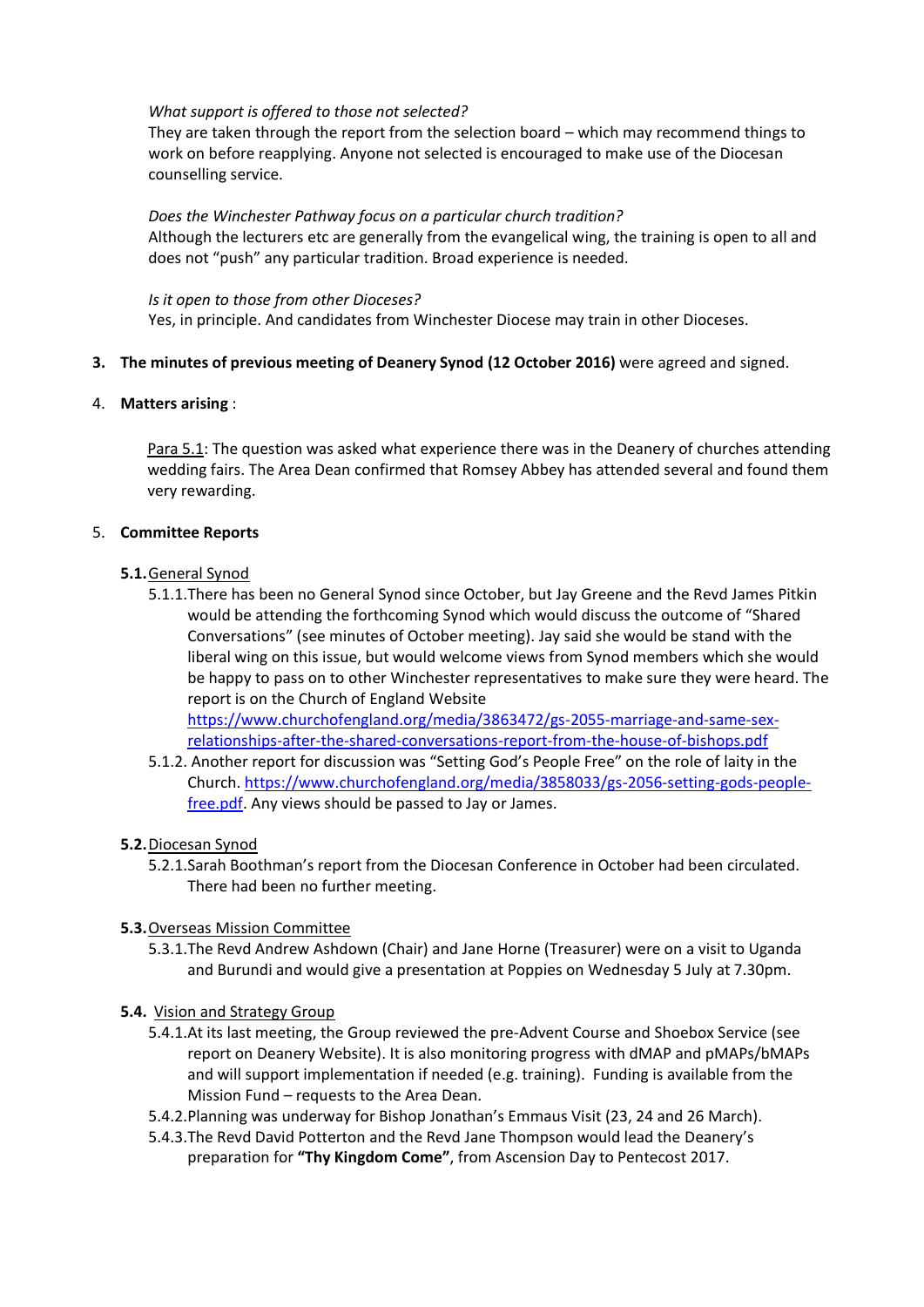# **5.5.**Deanery Consultation

- 5.5.1.The Southern Area Mission and Pastoral Committee has given the Deanery a period of eighteen months (to June 2018) to develop a vision for the future. This would be a time of prayerful consultation and conversations with opinion formers in churches and the wider community about what the church should be and do to act out the Mission of Jesus in the next 10 years. The aim was to start from discerning our vocation and then consider what resources were needed to deliver that.
- 5.5.2. A timetable was circulated, including three consultative meetings on Saturday mornings (10 till 1pm) on 25 March, 13 May and 8 July, and a Deanery Prayer. See Deanery Website for details.
- 5.5.3.Initial findings would be presented to the SAMPC in September followed by further consultation.

# **5.6.**Parish Share

5.6.1.Sarah Boothman reported that the Deanery had overpaid by £325 at the end of the year, which was a remarkable achievement reflecting the hard work and commitment of all concerned. Members were asked to convey huge thanks to their PCCs.

# **6. Deanery Accounts 2016 and Budget 2017**

- **6.1.**Ian Clark had circulated the draft accounts (including one estimate) and budget which would be formally presented for acceptance in June when they have been finalised and independently examined.
- **6.2.**Payment of the 2016 annual Deanery levy has not been received from 4 parishes. A cheque from a 5th parish has been charged to their bank account, but not so far credited to the Deanery Synod account. Parishes were asked to use electronic bank transfers where possible, as they are quicker, cheaper and more secure than cheques.
- **6.3.**It is proposed to hold the parish levy for 2017 at current levels (also to be confirmed in June) whilst there are adequate reserves, but it is likely to rise in future years. The size of the 2017 deficit will depend on take up of the offer of grants for mission, and the scale of costs associated with the Deanery Strategic Plan implementation.
- **6.4.**Any questions should be referred to Ian by e-mail.

# **7. Counting regular worshippers**

- **7.1.** Over-counting the regular worshipping community has implications for parish share allocation. The Revd James Pitkin set out the main criteria:
	- 7.1.1.DO INCLUDE anyone aged 18 or over who comes to church regularly and contributes financially.
	- 7.1.2.DO NOT INCLUDE anyone
		- under 18 years or students;
		- attending less than once a month
		- not contributing financially
		- attending Fresh Expressions only
		- wedding couples who are not resident in the parish
		- no longer attending church (although they used to)
	- 7.1.3.Ensure that those attending more than one church in the parish/benefice, or those attending more than one service on the same day are not double counted.

# **8. Elections to Deanery Synod**

**8.1.**A new Deanery Synod will be elected by APCMs in April and will need to elect its officers. The Archdeacons are attending the June Synod so there will be very little time for normal Synod business. Elections of officers will therefore be held immediately after the Deanery Ascension Day service at Romsey Abbey on Thursday 25 May.